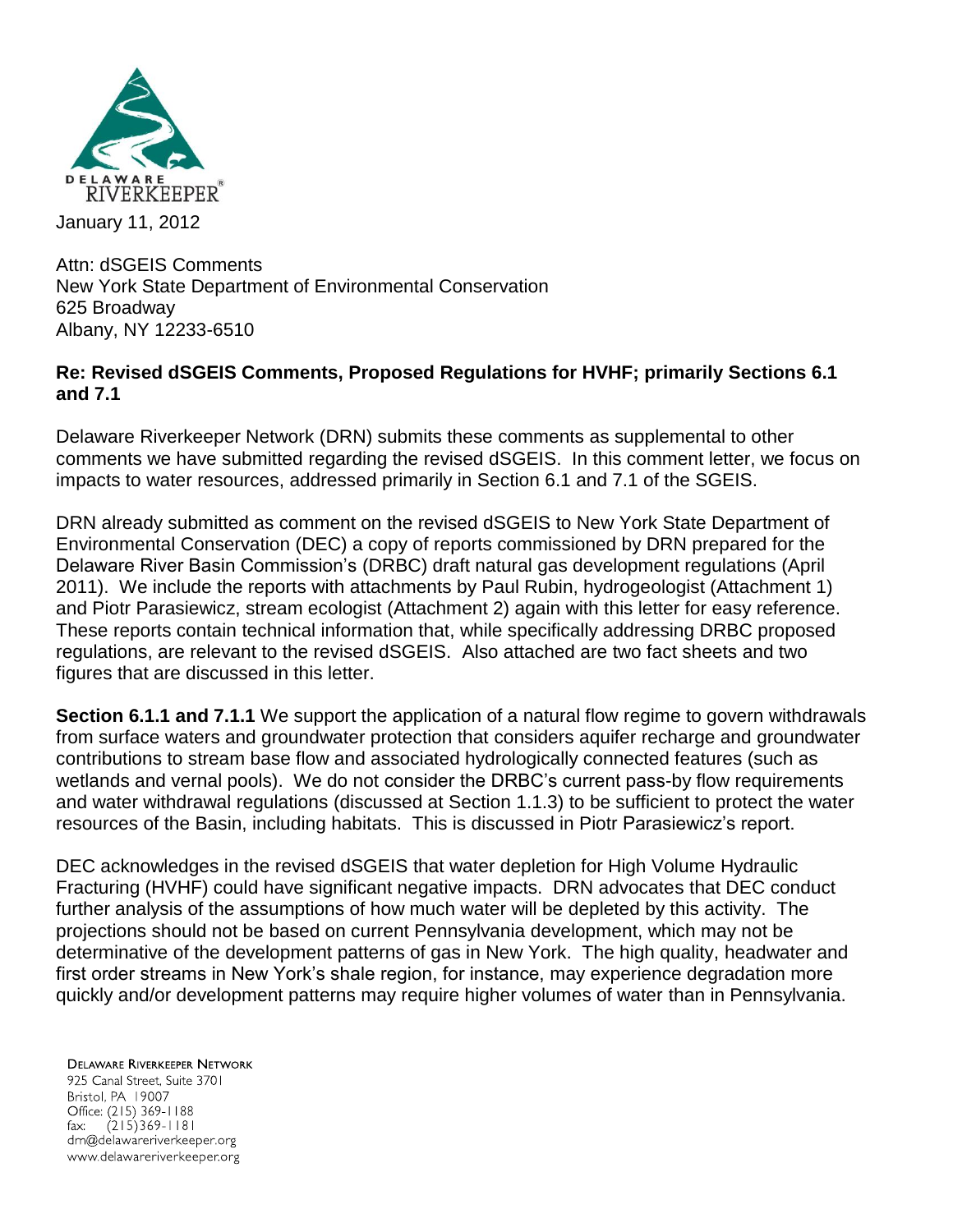We do support a requirement that a seasonally adjusted natural flow regime analysis be applied to protect stream flows from water withdrawals. But we stress that the data used to develop the flows is critical to success in maintaining natural stream flows. Habitat and species research is essential to establish needed protection and to provide conditions that will allow species to thrive. It is essential to maintain habitat and ecological flows to insure the continued viability and health of species dependent on the natural flow regime. This habitat and species data should be gathered from the specific stream before water withdrawals are allowed. Also, the modeling assumptions used should provide a wide margin of safety (be very conservative towards ecological protections) and should be re-evaluated as time goes by since other change-forcing activities, weather patterns and larger climate changes can be expected to cause shifts in current stream conditions.

Regarding groundwater, DRN does not agree that there should be a hierarchy of classification with different mitigation measures based on the number of people served by an aquifer (such as setbacks, Section 7.1.3.5). DEC should treat all aquifers equally in terms of protection because of the responsibility of the State to protect the resource, not solely the population (as required pursuant to the Environment Conservation Law). Further, DEC cannot mandate population growth and what is today a "Principal" aquifer may tomorrow be a "Primary" aquifer. Also, aquifers in reality are not divided neatly into separate pots of water serving populations; aquifers intermingle. The classification of aquifers based on use cannot be expected to be accurate in terms of mapping. The revised dSGEIS should abandon this classification of levels of protection.

The most reliable means of protecting aquifers is to prevent pollution to the surface and to the subsurface equally with aquifer protection made the highest of priorities. Restoring polluted aquifers to pristine condition is impossible and remediation to improve degraded conditions is extremely expensive, if not prohibitive. The precautionary principle is the only reasonable approach to groundwater protection and this requires the prevention of pollution that is applied across the board and in perpetuity (as opposed to a two-year review when setbacks may be removed or lessened, Section 7.1.3.5).

DEC should adopt water withdrawal regulations under their new water withdrawal program that will codify ecological flow regime requirements and not move ahead with water withdrawal approvals based solely on permit conditions. We bring to DEC's attention that all projects and uses within New York's portion of the Delaware River Basin are subject to the DRBC's regulations and statutory requirements, including water withdrawals. DRBC's Special Protection Waters (SPW) Water Code classification of the Delaware River sets a high standard that protects the existing high water quality of the River. DRBC Water Code Section 3.10.3 et seq. codifies this anti-degradation program which requires that there be "no measurable change except towards natural conditions" in the River. New York is required to maintain this high bar for its portion of drainage to the Delaware River.

Piotr Parasiewicz' report explains the need for an ecological flow regime and connects the importance of preserving and enhancing natural flows to protect water quality and habitat. We point out that the federally endangered dwarf wedge mussel (*Alismidonta heterodon*) is present in the Upper Delaware River, which includes New York, and has historically been present in the Neversink River in New York, with a small population verified in 2006. Dr. Parasiewicz examines the potential impacts of water withdrawals locally and regionally in this context.

**Section 6.1.4 and 7.1.4** DRN does not agree with the conclusions in the revised dSGEIS that: it is unlikely that fluids will migrate to the aquifer from a wellbore for hydraulic fracturing; that gas

Page **2** of **4**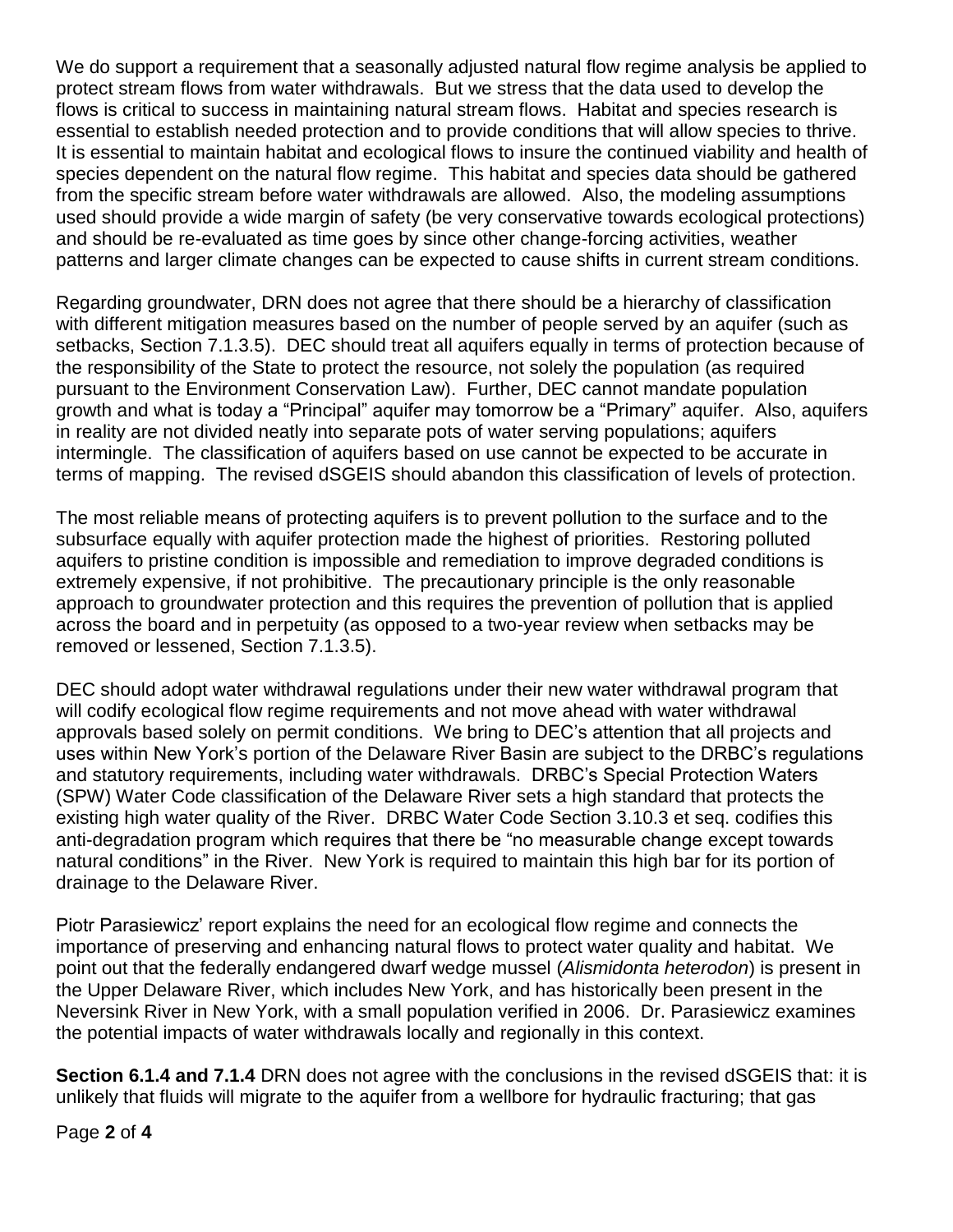migration is solely a function of poor well construction; and that there is no significant adverse impact to water resources from migration of fracturing fluids, assuming that the targeted nature of hydraulic fracturing insures that fractures do not leave the fractured zone. Paul Rubin explains the potential for all of these eventualities in the attached report. While there are measurable improvements to the cementing and casing requirements that are proposed, the practice of hydraulic fracturing poses risks that cannot be mitigated with present techniques. As explained by Mr. Rubin, aquifers need to be protected into the future and the long life of aquifers and their irreplaceable nature require that the measures used to isolate gas and pollutants from water must be long-lived as well. Cement and steel casing now available and employed will fail in 100 years or less. This means that wells will inevitably leak gas and contaminated fluids into aquifers within 100 years, adversely impacting the use of groundwater by future generations. Attached is a Figure illustrating the process of hydraulic fracturing and how contaminated fluids and gas can mix with aquifers and drinking water wells (Attachment 5).

Also attached is a Fact Sheet "Aquifer Protection" illustrating the concept of the "Life of Aquifers" and suggesting minimum setback distances (Attachment 3). A closer examination of the well array and how to measure a setback is illustrated in Attachment 6. If a gas well is hydraulically fractured, it should be required that the setback distance be measured from the terminus of the horizontal well bore (which in multiple wells on a pad will form a "well array") so that any fractures that leave the intended zone or that communicate with other fractures can be kept at a distance from the nearest environmental feature (water well, water body, wetland, etc.). DRN emphasizes that DRN's recommended 2100 foot setback from the well array is a minimum setback and that site specific analysis of local geology should be required to map fractures, faults, and the dip and strike of the local geology; the data gathered should be used to establish final setbacks. Also, as discussed in Paul Rubin's report an aquifer pump test should be performed to map the aquifer and reveal the likelihood of connection between the proposed gas well and adjacent water wells. If a gas well is not hydraulically fractured, the setback proposed by the revised dSGEIS from the features the revised dSGEIS indentifies as the most sensitive (i.e. 4000 feet buffers around FAD watersheds) should be uniformly applied to all water-related features as a minimum setback. Again, the actual setback should be established based on local geology mapping and an aquifer test. This test should be a mandatory requirement.

A Fact Sheet on "Seismic Risk and Aquifer Degradation" illustrates the risks of placing wells in seismically active areas and the presence of natural fractures and faults that can carry contaminants upward, impacting aquifers and water wells (Attachment 4). Seismic activity and events in New York is examined in the revised dSGEIS in **Section 4.5.** There has been new information regarding induced seismic activity from hydraulic fracturing since the revised dSGEIS was issued and, most recently, in Ohio from underground injection wells. This issue is emerging as a technical challenge that should be revisited by DEC in a more in-depth analysis than is currently provided. The Revised dSGEIS does not require any action on the part of drillers to address this issue. Attachment 4 discusses the likelihood that cement sheathes can be cracked and other gas operations affected by seismic activity, including orphaned wells that are not properly sealed. DEC regulations should require that seismic analysis be done and areas where seismic activity is likely to occur be avoided. Also, monitoring of areas where old/abandoned wells may be located through the use of monitoring wells that can locate pollution plumes is needed and should be required by DEC when a driller is in proximity to old/abandoned wells.

The Wild and Scenic Delaware River is not recognized in the revised dSGEIS as an important feature that requires specific mitigation to prevent degradation of its exceptional water quality and